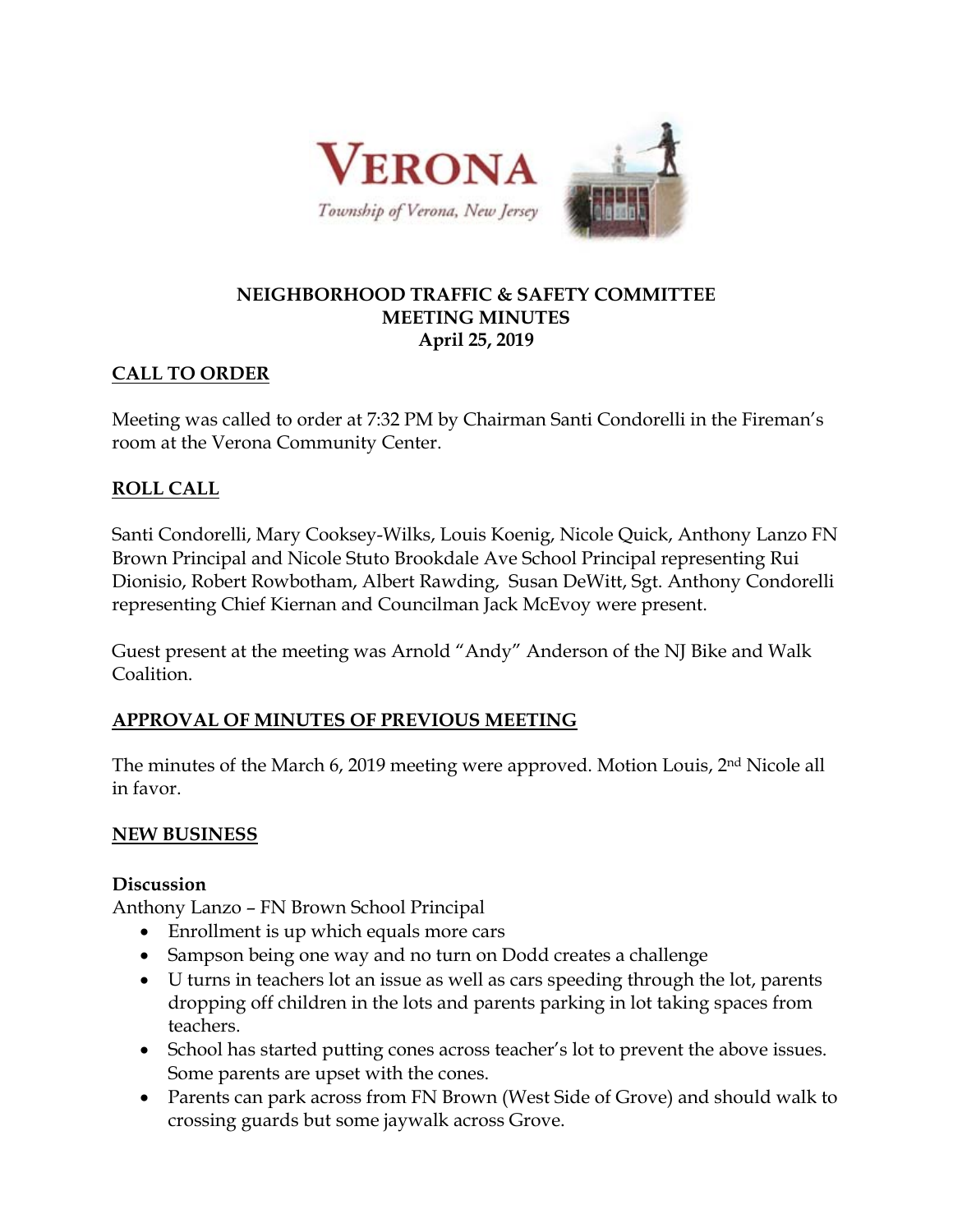- Town DPW does a great job in removing snow from front of school which helps keep traffic flowing during bad weather.
- Drop and go area in front of school some parents still park there and some double park causing traffic issues.
- Parking to close to corners is an issue.
- School places cones by area south of school parking lot on East side of Grove to deter parking as parents were blocking residents driveways and parking to close to corner.
- Side driveway is only supposed to be used by Special Education buses but some parents still try to pull in to drop off children.
- Kindergarten dismissal has not been an issue they exit side door by playground and walk up to front of school. Some stay for aftercare so that cuts down on the number of students leaving at 3 PM.
- There were police in lot after cones were put out checking DL's and that seemed to wake people up that they should not be in the lot.
- Anthony was asked if he has any suggestions or recommendations to make things safer.
	- oPossible electric arm on parking lot and side driveway but concern that it could back up traffic on Grove.
	- oSampson to Dodd right turn allowed maybe during drop off and pick up.
	- o Considered a U in the front of school but some people were against it due to cutting trees and it being too close to building.
	- o Cut out into sidewalk for a drop off/parking lane (1 car width deep). Jack to ask if town engineer can look out feasibility of this idea.
	- oWould there be grant money available for this.

Nicole Stuto – Brookdale Ave School Principal

- Have U in front of school so drop-off is seamless
- Illegal parking (driveways, fire hydrant) on Brookdale during pickup crossing guard does remind people
- Nicole was asked if she has any suggestions or recommendations to make things safer.
	- oAsked if a stop sign can be installed on Brookdale Ct at Brookdale Ave., states there used to be one there but it is no longer there.
	- o No left turn from Brookdale Ct is not enforced; Left Turns don't really have an impact, could sign be removed?

Louis is still looking at prices for reflective jackets, 3 in one jacket. Santi states UNICO will contribute. Jack will reach out to Lions to see if they will donate.

Andy discussed the "How Fast is to Fast" Program. It looks at Myths related to speeding, the 85<sup>th</sup> percentile speed, why do we speed, and why is it acceptable to speed. Program is approximately 1 hour.